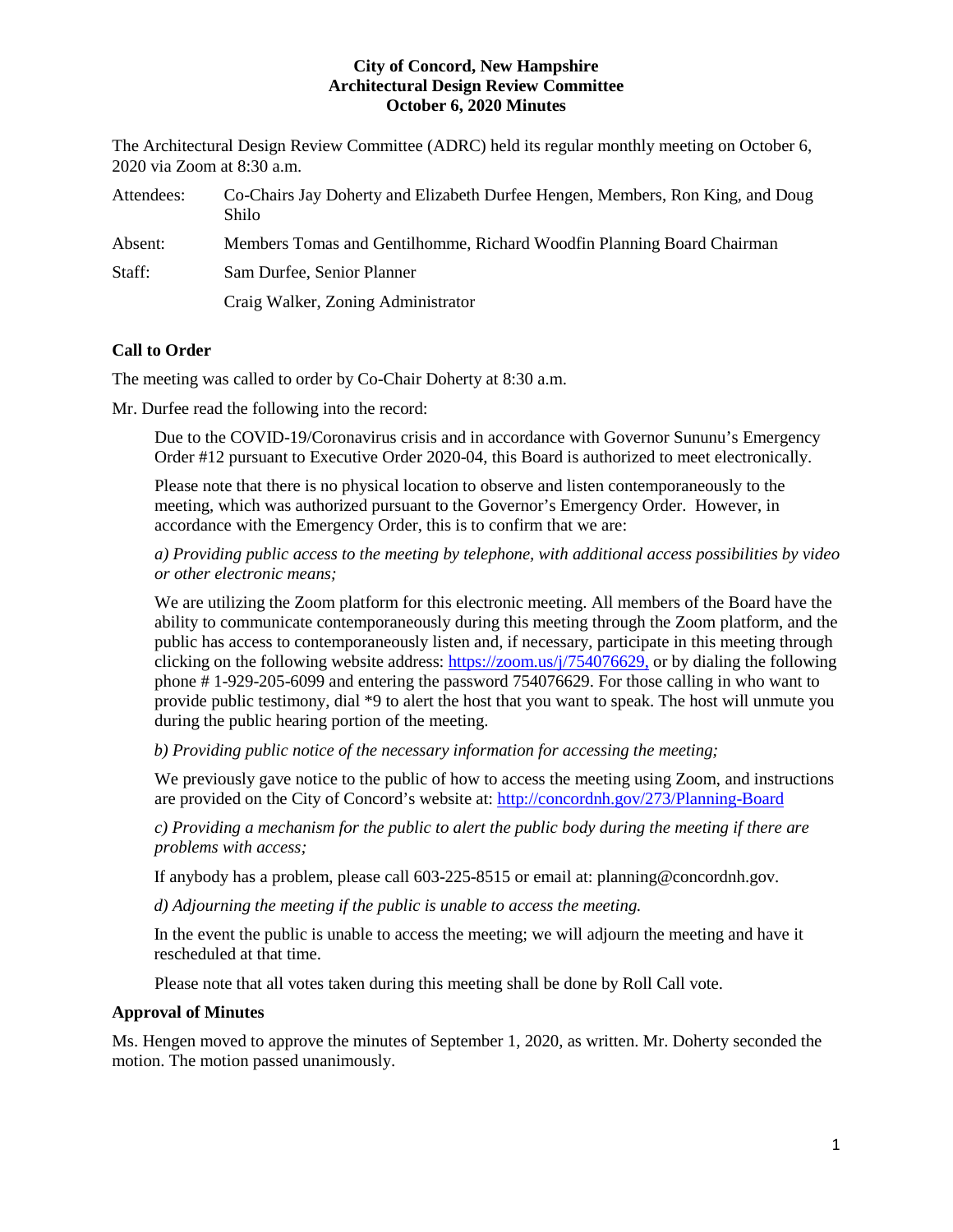## *Sign Applications*

1. NH Trust Financial Advisors requests ADR approval for the installation of a replacement nonilluminated wall sign at 97 North Main Street in the Central Business Performance (CBP) District.

Tom Cimikoski, of NH Trust, represented the application.

Mr. Cimikoski stated that this submission is a revision to a previously approved version of this sign.

Mr. King made a motion, seconded by Mr. Doherty, to recommend approval of the proposed sign design, as submitted.

The motion passed unanimously with a roll call vote as follows:

Ms. Hengen – in favor Mr. Shilo – in favor Mr. Doherty – in favor Mr. King – in favor

2. Signet Jewelers requests ADR approval for the replacement of an internally-illuminated wall sign at 297 Loudon Road in the Gateway Performance (GWP) District.

Danny Thewes represented the application.

Mr. Thewes stated that all text in the sign would be white and the heart element would be red.

Mr. Doherty asked if the "Jared" text of the sign was being removed and replaced as well as the text below. Mr. Thewes confirmed that all text would be removed and replaced.

Mr. Doherty made a motion, seconded by Ms. Hengen, to recommend approval of the proposed sign design, as submitted.

The motion passed unanimously with a roll call vote as follows:

Ms. Hengen – in favor Mr. Shilo – in favor Mr. Doherty – in favor Mr. King – in favor

3. Li Yuan, LLC requests ADR approval for the replacement of an internally-illuminated wall sign and the replacement of an internally-illuminated freestanding sign at 121 Loudon Road in the General Commercial (CG) District.

Glen Schadlick of Neopco Signs, represented the application.

A discussion was held regarding the differences in colors and text between the building sign and the freestanding sign. Members of the committee commented that the text is italicized on the building sign, but not on the freestanding sign and the colors on the building sign are red, white and blue, but on the freestanding sign they are gold, white and blue.

Mr. Schadlick stated that these were the colors his client liked, though agreed that colors should be related between signs advertising the same business.

Members of committee noted difficulty in the ability to read the phone numbers on the building sign. Mr. Schadlick stated that the purpose of these numbers is for individuals who are looking for curb-side pick-up who can call the numbers while in their parked cars.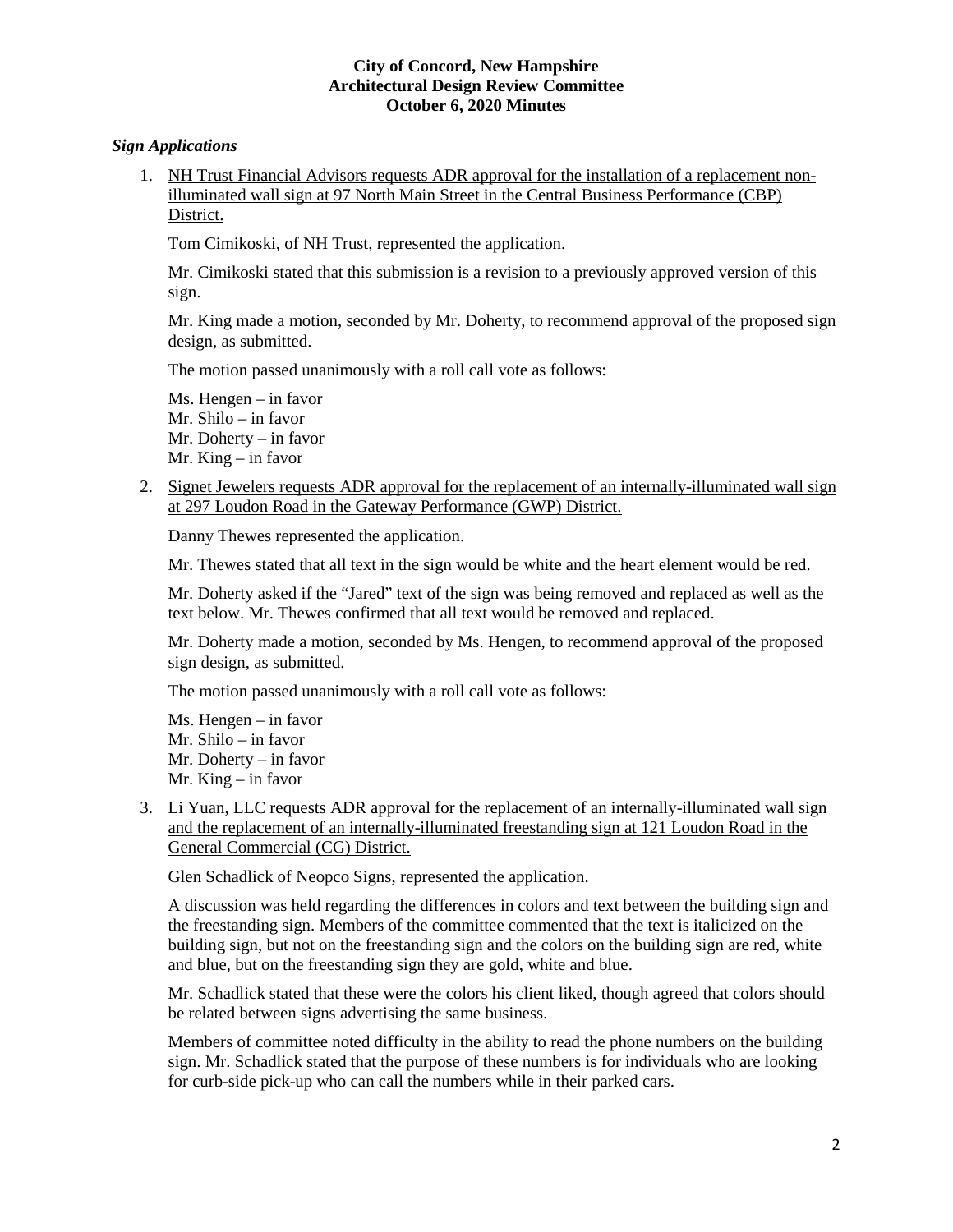Mr. Shilo made a motion, seconded by Ms. Mr. Doherty, to resubmit to ADR a revised sign package where colors on the building and freestanding signs are similar, and the fonts are similar with the goal of matching the signs.

The motion passed unanimously with a roll call vote as follows:

Ms. Hengen – in favor Mr. Shilo – in favor Mr. Doherty – in favor Mr. King – in favor

4. T-Mobile requests ADR approval for the replacement of an internally illuminated wall sign and an internally-illuminated blade sign 32 North main Street in the Central Business Performance (CBP) District.

No one was present to represent the application.

Mr. Doherty made a motion, second by Mr. King, to recommend approval as submitted.

The motion passed unanimously with a roll call vote as follows:

Ms. Hengen – in favor Mr. Shilo – in favor Mr. Doherty – in favor Mr. King – in favor

5. Purely CBD requests ADR approval for the installation of a new internally-illuminated wall sign and the replacement of an internally-illuminated freestanding sign at 75-77 For Eddy Road in the Gateway Performance (GWP) District.

Max Tejada of The Sign Gallery represented the application.

Members of the committee had several questions regarding the location and balance of the Purely CBD sign and the Sportclips sign. Members felt that the wall signs were not centered, relative to how the respective businesses occupy the space. Ms. Hengen suggested shifting the CBD sign to the right slightly and shifting the Sportclips sign to the left slightly and also recommended stacking the Sportclips sign in a vertical manner, similar to that of the CBD sign.

Mr. King made a motion, second by Mr. Shilo, to recommend approval of the freestanding sign as submitted.

The motion passed unanimously with a roll call vote as follows:

Ms. Hengen – in favor Mr. Shilo – in favor Mr. Doherty – in favor Mr. King – in favor

Mr. King made a motion, second by Mr. Shilo, to recommend tabling the wall sign pending a redesign so that the Purely CBD and Sportclips signs better complement each other.

The motion passed unanimously with a roll call vote as follows:

Ms. Hengen – in favor Mr. Shilo – in favor Mr. Doherty – in favor Mr. King – in favor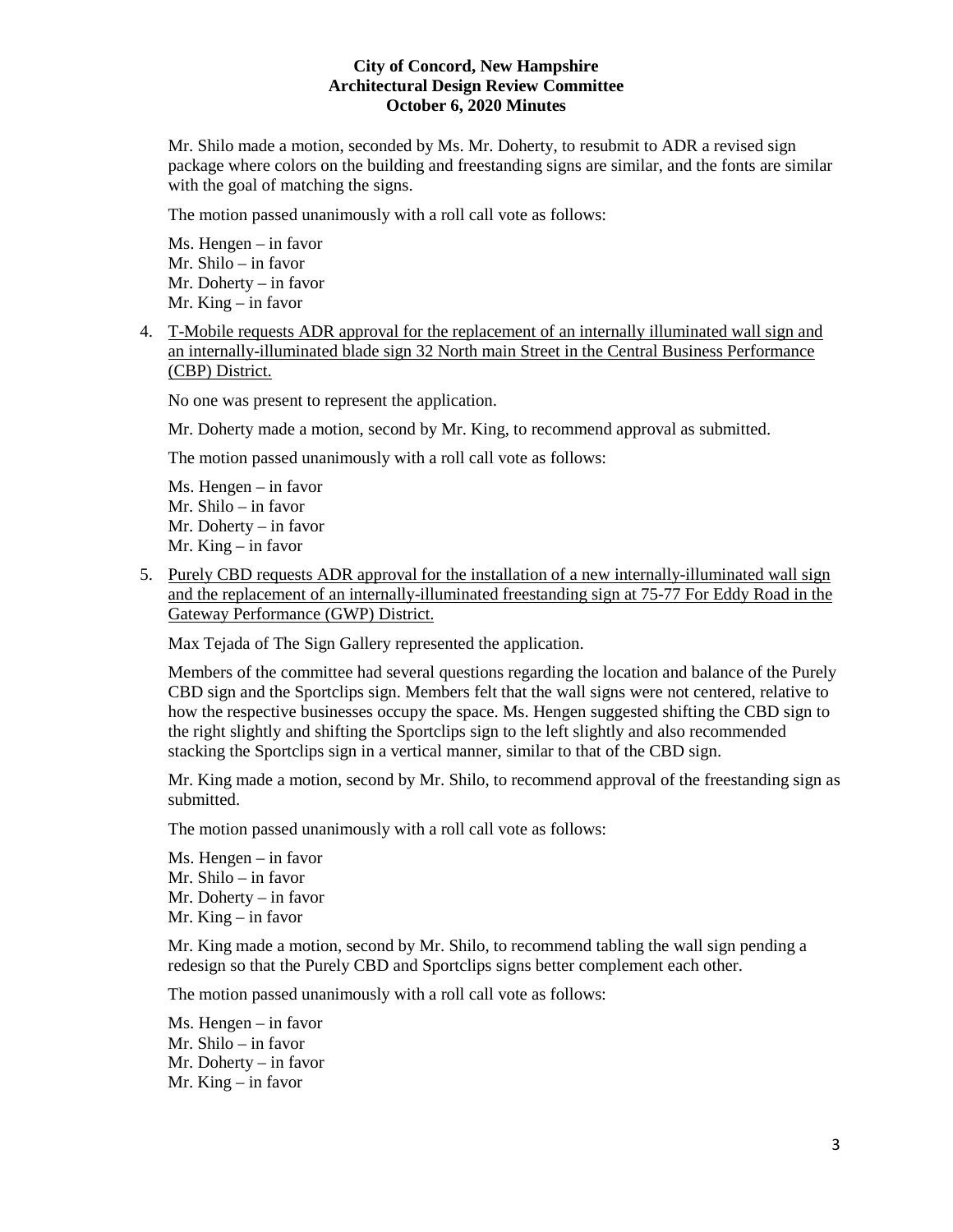6. Sportsclips requests ADR approval for the replacement of an internally-illuminated wall sign at 75-77 Fort Eddy Road in the Gateway Performance (GWP) District.

Max Tejada from The Sign Gallery represented the application.

The conversation from the previous agenda item continued.

Mr. King made a motion, seconded by Mr. Shilo, to recommend tabling the wall sign pending a redesign so that the Sportclips sign better compliments the proposed Purely CBD sign.

The motion passed unanimously with a roll call vote as follows:

Ms. Hengen – in favor Mr. Shilo – in favor Mr. Doherty – in favor Mr. King – in favor

7. Caring Family Dentistry requests ADR approval for the installation of two new externallyilluminated wall signs at 327 Loudon Road in the Gateway Performance (GWP) District.

Josh Messenger of Advantage Signs represented the application.

Mr. Messenger explained that these signs maintain the design that was approved for a freestanding sign at the last ADR meeting.

Mr. King noted that the sign above the entryway appears to be off-center and wanted to confirm that the actual sign would be centered. Mr. Messenger confirmed that it would be centered.

Mr. King made a motion, seconded by Mr. Doherty, to approve the design as submitted.

The motion passed unanimously with a roll call vote as follows:

Ms. Hengen – in favor Mr. Shilo – in favor Mr. Doherty – in favor Mr. King – in favor

8. LensCrafters requests ADR approval for the installation of an internally-illuminated wall sign and a new internally-illuminated window sign at 240 Loudon Road in the Gateway Performance (GWP) District.

Tracy Becker of Sign Pro represented the application.

This application also included the addition of an awning to the building.

Mr. Shilo noted that the detail sheet for the wall sign is different from what appears in the rendering. Ms. Becker stated that what is in the rendering is correct and confirmed that the letters are halo lit.

Mr. King made a motion, seconded by Mr. Doherty, to approve the design of the wall sign as submitted with the requirement that the letters are opaque day and night.

The motion passed unanimously with a roll call vote as follows:

Ms. Hengen – in favor Mr. Shilo – in favor Mr. Doherty – in favor Mr. King – in favor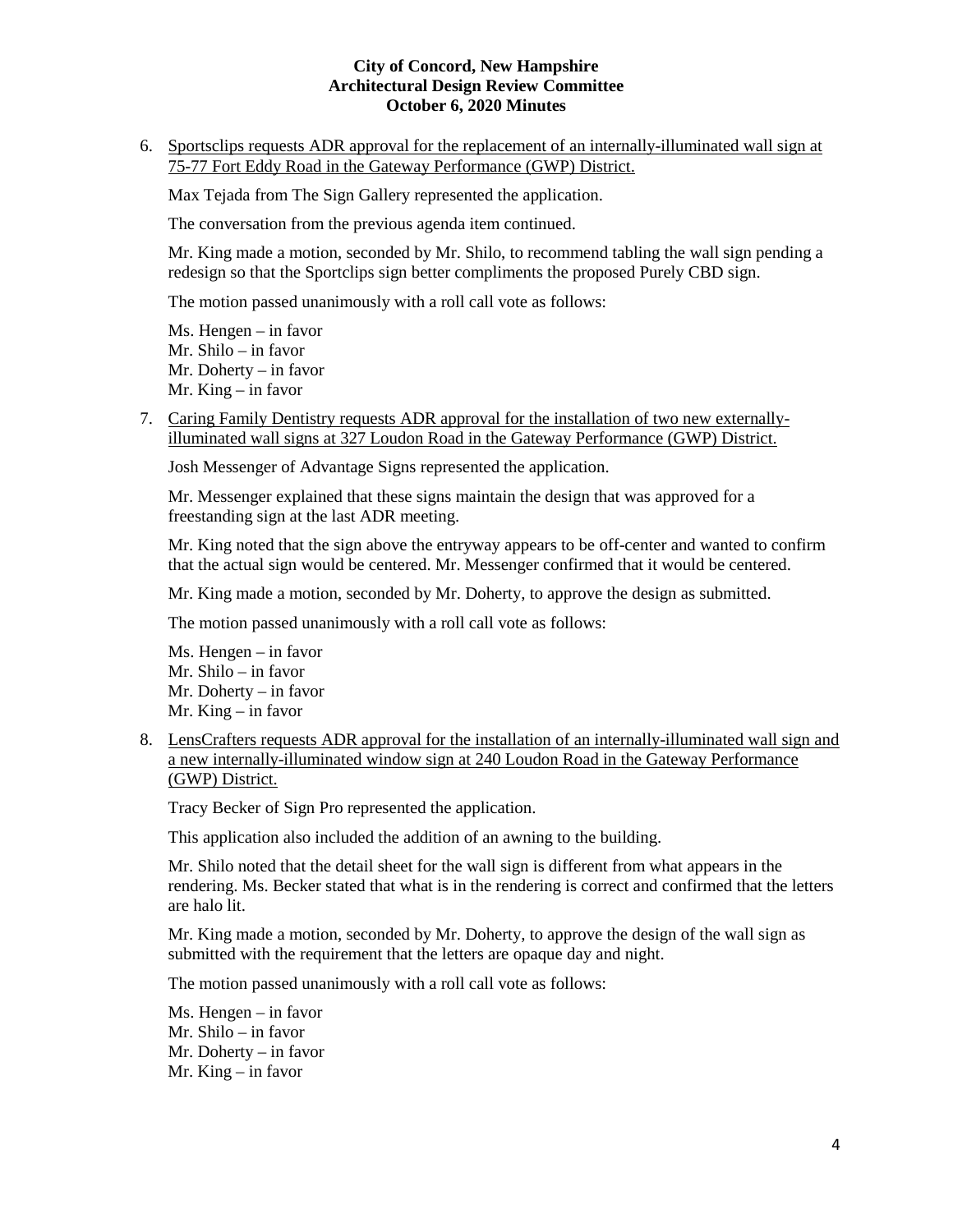Members discussed the awning stating that the image that appears in the rendering is different from the detail sheets. Ms. Becker clarified that the awning will have no valance, an internal frame, and have side panels, similar to the awning on the adjacent store front.

Mr. Doherty made a motion, seconded by Mr. King, to approve the awning design provided that the awning have no valance, an internal frame, side panels, and resemble the awning on the adjacent store front, but in the proposed slate grey color.

The motion passed unanimously with a roll call vote as follows:

Ms. Hengen – in favor Mr. Shilo – in favor Mr. Doherty – in favor Mr. King – in favor

Members review the "Eye Exams" window sign.

Mr. King made a motion, seconded by Mr. Doherty, to approve the design as submitted.

The motion passed unanimously with a roll call vote as follows:

Ms. Hengen – in favor Mr. Shilo – in favor Mr. Doherty – in favor Mr. King – in favor

### *Building Permits in Performance Districts*

1. Richard and Jacalyn Day request ADR approval for the construction of a 4,300 sf private storage building at 108 Old Loudon Road in the Gateway Performance (GWP) District.

Jacki Day represented the application.

Members had a series of questions relative to the location and orientation of the proposed barn, windows and color. Ms. Day explained that the side of the barn would front Old Loudon Road and the garage doors would be accessed from the existing driveway. She explained that there will be panel windows typical of garage doors and a series of windows along the sides of the barn.

Ms. Hengen stated that the white color of the barn would make an already large building stand out more. Ms. Day asked if a beige, light grey or taupe color would help to reduce the visual impact. Members agreed that off-white colors would help.

Mr. King stated that he would like to see elevations with the windows included.

Mr. Shilo explained that a resubmission with an annotated sketch with narrative detailing colors, window styles and other specifications would help to inform a decision by this committee.

Mr. Shilo made a motion, seconded by Mr. King, recommending to table the application pending a revised and more detailed submission.

The motion passed unanimously with a roll call vote as follows:

Ms. Hengen – in favor Mr. Shilo – in favor Mr. Doherty – in favor Mr. King – in favor